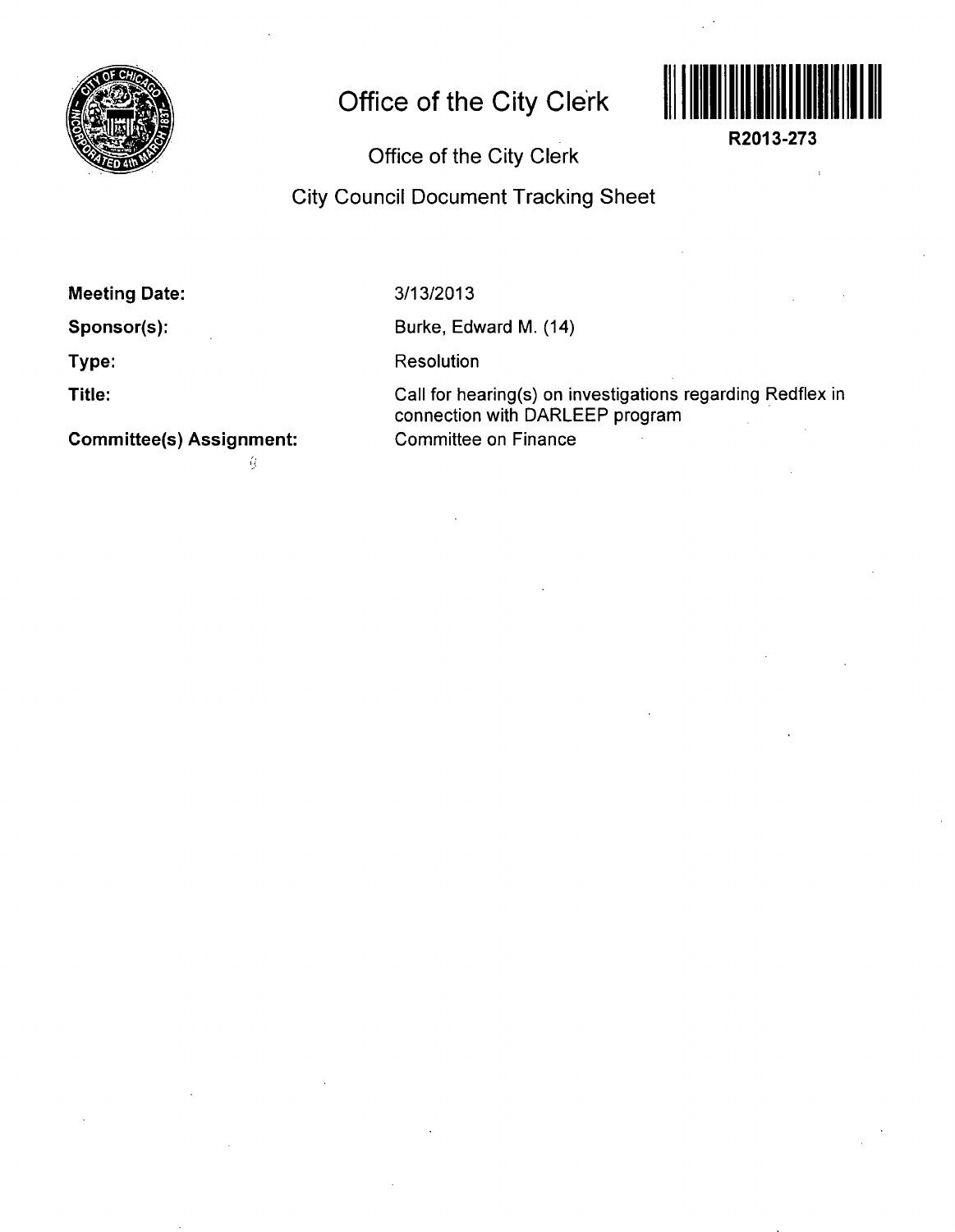## **RESOLUTION**

١

WHEREAS, in 2003, the City of Chicago, through its Department of Procurement Services issued a Request for Proposals (RFP) to implement a pilot of what was to be known as the Digital Automated Red Light Enforcement Program (DARLEP); and

WHEREAS, the RFP specified that the first project phase would require the selected respondents to install one full service red light enforcement system at a designated intersection, the second phase would require the installation of 19 systems by the respondent selected after first phase, and indicated a possible third phase that could "include, but not be limited to, additional intersections..."; and

WHEREAS, a contract was awarded in January 2004 to Redfiex Traffic Systems, Inc. (Redflex) for \$1,940,000, an amount needed to purchase 10 systems during the first year of the contract; and

WHEREAS, a December 2004 contract "modification" consisting of \$1,080,000 increased the City's total commitment to Redflex to \$3,020,000 and, with a required purchase of 20 systems, it represented a 100% increase from the 10 systems that the original contract specified; and

WHEREAS, a second "modification" awarded in November 2005 added \$10,429,000 to the value of Redflex's contracts with the City for a total City obligation of \$13,449,000, thereby commitfing the City to purchase 14 additional systems for a total of 34 systems; and

WHEREAS, a third "modification" was awarded in January 2007; increasing the Redflex contract price by \$23,500,000 for a total of \$36,949,000 and provided for the purchase of 100 additional systems; and

WHEREAS, the dramatic and material changes in the scope and value of the City's contracts with Redflex without pause to employ the procedures required by laws and principles mandating free and open competitive procurement processes evidence a distinct appearance of impropriety; and

**WHEREAS,** at the time of the third and largest contract "modification" for this project  $$ one that quite literally could touch upon ever comer of the City - Redflex requested a waiver of the City's mandate requiring inclusion of Women and Minority-Owned Business Enterprises (WBE/MBEs) in the execution of City projects, claiming that full participation would be "impracticable"; and

WHEREAS, it was not until after the third contract "modification" was awarded in January 2007 that the Department of Procurement Services agreed to re-open the vendor selection process for the DARLEEP program; and